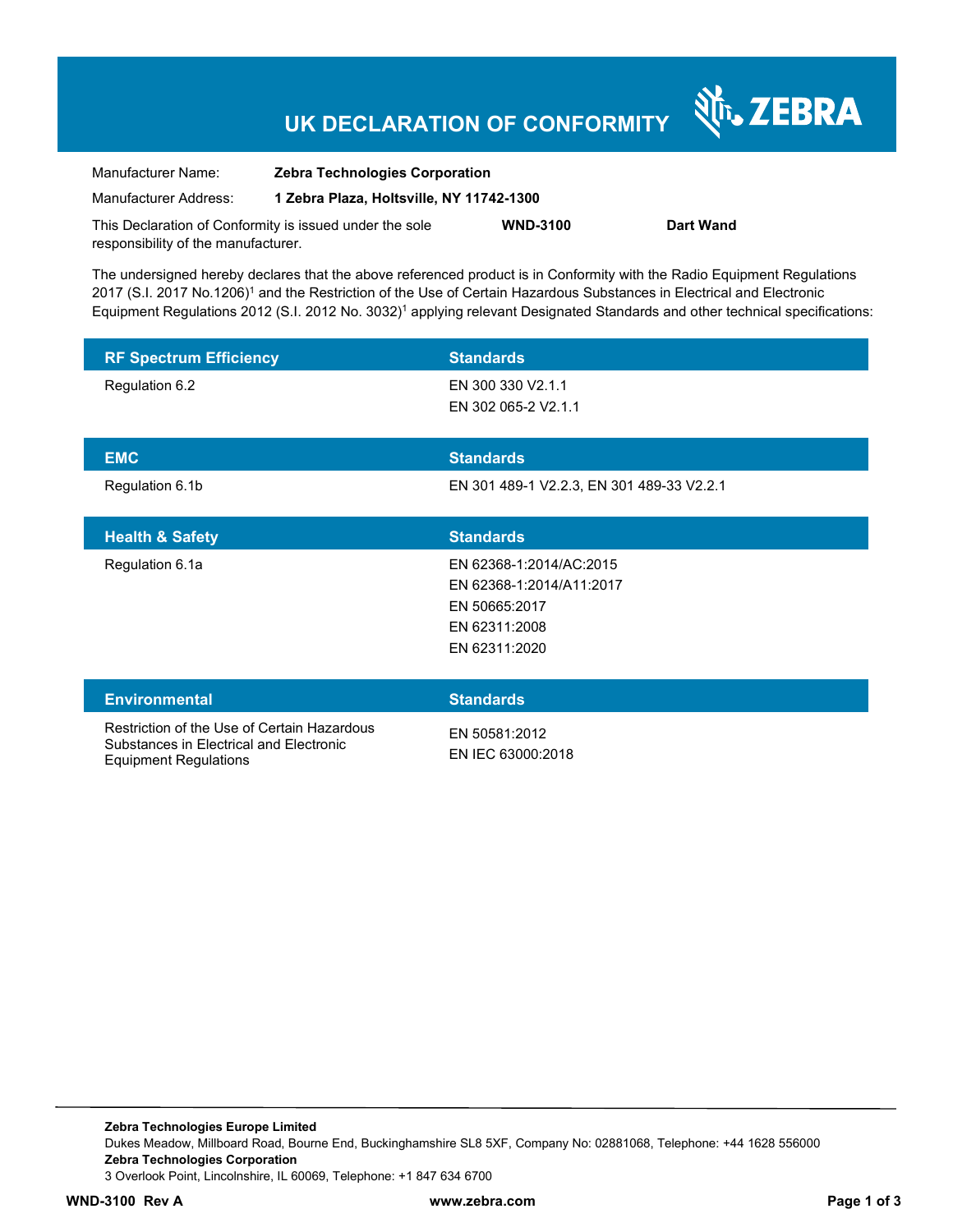### **UK DECLARATION OF CONFORMITY**



With regard to the Radio Equipment Regulations 2017 (S.I. 2017 No.1206)<sup>1</sup>, the conformity assessment procedure referred to in regulation 41(4)(a) and detailed in Schedule 2 has been followed.

1 As amended by applicable EU withdrawal legislation implemented at the time of issuing this declaration

### **Signed on behalf of Zebra Technologies Corporation**

*(Signature of authorized person)* Marco Belli Rev: A Sr. Manager, Regulatory **Date: 28 April 2021** Place: Bourne End, UK